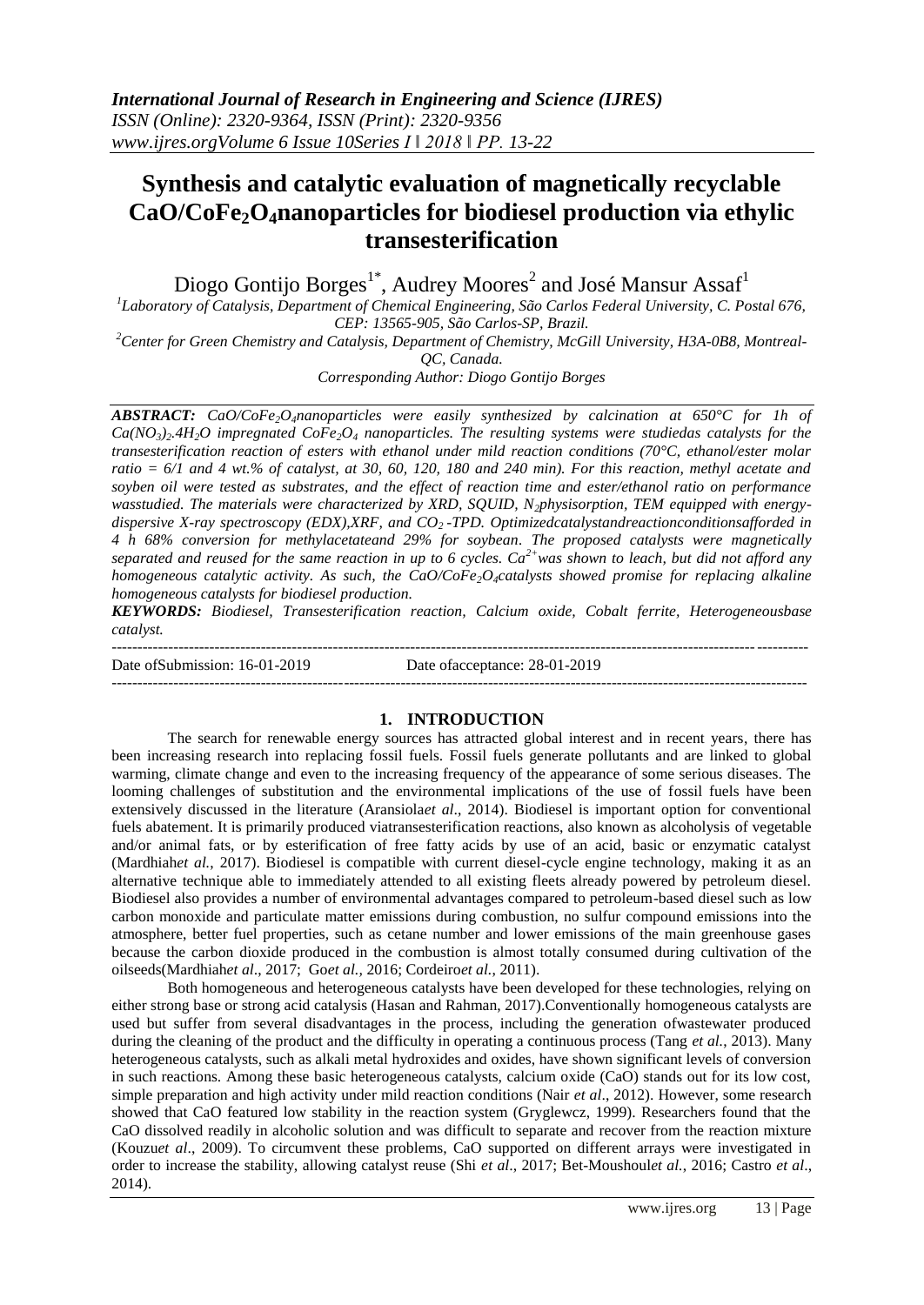Important research efforts have been focused on the development of magnetic nanoparticles in catalysis, as they offer a unique avenue for easy separation technologies (Rossi *et al*., 2014; Polshettiwar*et al*., 2011; Lu, Salabas, Chem, 2007). In this scheme, strategies include the grafting of homogeneous catalysts at the surface of the magnetic nanoparticles, the deposition of catalytic materials on its surface, or the direct use of the magnetic nanosized materials as catalysts (Hudson *et al.*, 2014). In all cases, magnetic nanoparticles combine the high surface-over-volume ratio, allowing a high density of catalytic sites, which the magnetic properties making them tractable using an external magnet (Huixia*et al.*, 2014), thereby facilitating removal of the catalyst from the reaction system and eliminating filtration step. In this context, ferrite nanoparticles ( $MFe<sub>2</sub>O<sub>4</sub>$ ) are appealing materials combining magnetic properties, easy synthesis, versatile crystalline form groups: cubic or spinel and hexagonal ferrites or hexaferrites (Arana *et al.*, 2013; Mozaffari*et al.*, 2014), and the ability to modulate properties by careful choice of complementary metal M. Among these nanoparticles, the cobalt ferrite  $(CoFe<sub>2</sub>O<sub>4</sub>)$ , which has a cubic spinel structure, is emphasized due to its high coercivity, moderate saturation magnetization, high stability and elevated mechanical strength (Huixia*et al*., 2014), becoming a promising material in the development of magnetic catalysts.

In this paper, we present thesimple synthesis of novel magnetic nanoparticles active for the ester transesterification. We deposited ontocobalt ferrite nanoparticles, used here as magnetic cores, calcium oxide as a heterogeneous alkaline transesterification catalysts. The catalysts were evaluated for the transesterification reaction of either methyl acetate or soybean oil with ethanol.

## **2. EXPERIMENTAL**

#### **2.1. Catalysts preparation**

The cobalt ferrite nanoparticles was synthesized according to the methodology described by Borges(2015).4mmol of Fe(NO<sub>3</sub>)<sub>3</sub>.9H<sub>2</sub>O, 2mmol of Co(NO<sub>3</sub>)<sub>2</sub>.6H<sub>2</sub>O and 9 mmol of citric acid were dissolved in 50 mL of distilled water.The solution was heated at 90°C in a silicone bath under continuous stirring till removal of water excess, forming a high viscosity precursor citrate. The temperature was increased to 300°C for the citric acid decomposition, causing the expansion of the precursor due to the entrapment of the carbon monoxide, carbon dioxide and water vapor gases, resulting in a semi-carbonised, black and brittle foam, called "puff".

The material obtained above was used as solid support for calcium oxide addition by the wet impregnation method.  $Ca(NO<sub>3</sub>)<sub>2</sub>·4H<sub>2</sub>O$  was dissolved in 20 mL of ethanol and then cobalt ferrite added. The suspension was stirred at 80°C until complete solvent evaporation. Catalysts were prepared with different loadings of CaO:10, 20, 30, 40 and 50 wt.% (wt. of Ca<sup>2+</sup> cobalt ferrite support). Subsequently, calcination at 650°C/1h was performed on the recovered powders and were named  $\text{CoFe}_2\text{O}_4$  and X-CaO/CoFe<sub>2</sub>O<sub>4</sub>, in which "X" is the calcium loading in wt.%.

#### **2.2. Characterization**

#### **2.2.1. X-ray diffraction (XRD)**

The catalysts were characterized by X-ray diffraction at room temperature in a RigakuMultiflex equipment using Cu-Kα radiation ( $\lambda$ = 1.5406 Å) with a scan range 2θ angles from 3 to 80° 0.02° step and goniometer rate of 2° min<sup>-1</sup>. The obtained data were compared with JCPDS files database.

#### **2.2.2. Transmission electron microscopy (TEM) and Energy Dispersive X-ray Spectroscopy (EDX)**

The oxide morphologies and elemental chemical analysis were studied by transmission electron microscopy (TEM) equipped with Energy Dispersive X-ray Spectroscopy (EDX). The images were obtained in a FEI Tecnai G20F20 electron microscope.

#### **2.2.3. Nitrogen adsorption/desorption analysis**

Nitrogen physisorption at 77 K was used for surface area determination on a NOVA-1200 Quantachrome equipment by using the Brunauer–Emmett–Teller (BET) method.

#### **2.2.4. X-ray fluorescence spectrometer (XRF)**

The Ca concentrations supported on  $\text{CoFe}_2\text{O}_4$  were determined by X-ray fluorescence spectrometry (XRF) on a Shimadzu EDX-720, RayNy.

#### **2.2.5. Temperature programmed desorption technique (CO2-TPD)**

The catalyst basicity was evaluated by the temperature programmed desorption technique  $(CO<sub>2</sub>TPD)$ . The samples (100 mg) were heated at a rate of  $20^{\circ}$ C min<sup>-1</sup> until the calcination temperature of 650°C for 1h under a helium atmosphere flow of 50 mL.min<sup>-1</sup>) to remove the adsorbed impure species.  $CO_2$  adsorption was then performed at 100°C for 5 minutes using a  $CO_2$  flow of 50 mL.min<sup>-1</sup>. This was followed by helium purge to remove physically adsorbed  $CO<sub>2</sub>$ . The  $CO<sub>2</sub>$  desorption amount was then measured by a TCD detector by heating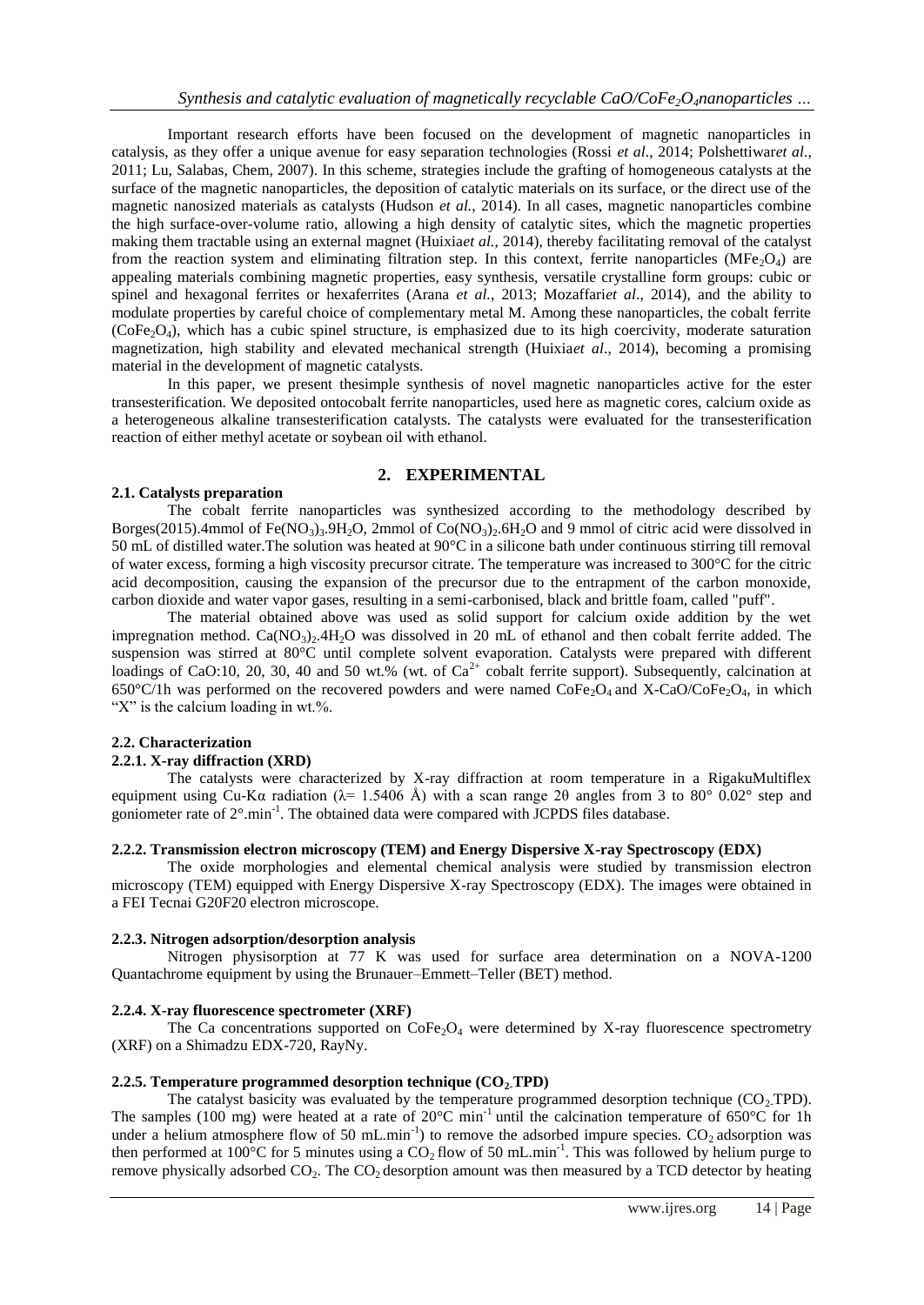the samples at a rate of 50°C min<sup>-1</sup>under helium atmosphere (flow of 30 mL.min<sup>-1</sup>) until 1000 °C.

## **2.2.6. Magnetic measurements**

The magnetic measurements of the catalysts were performed in a Superconducting quantum interference device (SQUID). The magnetometry measurements were carried out using a Quantum Design MPMS XL magnetic property measurement system. Each powder sample was loaded in a gelatin capsule, which was sealed with a thin strip of Kapton tape. The capsule was inserted in a clear plastic straw fixed to the MPMS sample rod. Centering of the samples was done under zero field. For both zero-field-cooled (ZFC) and fieldcooled (FC; applied field was 10 mT) measurements, the samples were first cooled to -254°Cbefore allowed to warm up to 127°C under 10 mT while magnetization was measured. ZFC measurement preceeds FC. Finally, magnetic hysteresis loops were measured at temperatures of 27 and -254°C, with applied field up to 7 T or the minimum needed for saturation.

## **2.2.7. Atomic Absorption Spectroscopy**

The determination of possible calcium leaching from the catalysts was carried out by chemical analysis of the reaction solution. For this purpose, the supernatant solution was collected after reaction and the catalyst was removed by filtration using syringe filters (0.45 μm pore size). Thus, the volatiles were evaporated and resuspended with  $1\%$  (v/v)  $HNO_3$  solution for chemical analysis of residual calcium. The calcium content in the solution was analyzed by atomic absorption spectroscopy (Varian Spectr AA).

## **2.2.8. Temperature-programmed Desorption of CO<sup>2</sup> (CO2-TPD)**

The catalysts basicity was evaluated by the Temperature-programmed  $CO<sub>2</sub>$  desorption technique ( $CO<sub>2</sub>$ ) TPD). First,100 mg of sample was subjected to a pretreatment using a heating rate of  $20^{\circ}$ C min<sup>-1</sup> until 650°C for 1 hour under a helium atmosphere with a flow of 50 mL min -1 to remove adsorbed impurities. The sample was cooled to 100°C and CO<sub>2</sub> adsorption performed for 1 hour using a CO<sub>2</sub> flow rate of 50 mL min<sup>-1</sup>. Subsequently, the system was purge with He for 1 hour to remove the adsorbed  $CO<sub>2</sub>$ . The sample was cooled to 50°C and the  $CO_2$  desorption was then performed under He flow at 30mL.min<sup>-1</sup>, by heating samples at a rate of 50°C min<sup>-1</sup> up to 1000 $^{\circ}$ C. The desorbed CO<sub>2</sub> was detected using a thermal conductivity detector (TCD). The results were obtained by integration and the areas under the  $CO<sub>2</sub>-TPD$  curves using Gaussian functions.

#### **2.3. Catalysts evaluation**

Experiments were carried out in 2mL micro-reactors as described by Martins (2007). Methyl acetate was chosen as a simple model reagent for screening the active catalysts for transesterification. A solution containing a 6/1 ethanol/methyl acetate (molar ratio) was placed in contact with 4% of catalyst (wt. catalyst/wt. of the reaction mixture) at 70°C controlled by immersion of the reactor in hot water in a reaction time of 30, 60, 120, 180 and 240 min. In the end of the run, the reactions were stopped by immersing the reactor in an ice bath. The catalyst was separated and the supernatant recovered for product analysis by GC (GC Varian Star Model 3400) equipped with a FID detector and an  $RTx@^{-1}$ capillary column.

Upon completion of the transesterification using model molecules, a catalytic test was performed using soybean oil (Molar mass  $= 874.8g/mol$ ) and ethanol. The reaction was carried under the same test conditions on model molecules while maintaining the 4% (w/w) ratio of the catalyst and varying the ethanol/soybean oil ratio 6/1, 12/1 and 24/1.The conversion was analyzed at four different reaction times: 4; 8; 12 and 24h. After eachreaction time, an aliquot was withdrawn from the reactor and decanting was conducted.Three phases were obtained: a solid containing the catalyst, a heavy liquid phase mainly comprised of glycerine and ethanol and a light liquid phase consisting of esters and ethanol. The solid phase was removed and the other two phases formed were washed with warm water.An aliquot of the light/organic liquid phase was analyzed by GC, in order to determine the content of esters produced and separated at this stage of interest. The standard used to determine the ester content was the European standard - EN 14103. This is the Standard: Fatty Acid Methyl Esters (FAME) - Determination of ester and linolenic acid methyl ester contents.

## **2.4. Stability evaluation**

The catalyst stability investigation was carried out using different methods. Primarily, the catalyst stability was investigated using the methodology proposed by Sheldon *et al.* (1998) and Braga *et al.* (2011), which consists of removing the catalyst from the reaction system after 1h of reaction and subsequently monitoring the composition of the remaining solution under same reaction conditions without the catalyst, for 3 hours.

The catalyst recyclability was also tested. The experiments were performed in 2mL micro reactors under the same conditions described for the catalytic tests. After 2 h of reaction, the catalyst was separated magnetically using neodymium magnetfrom reaction solution. Knowing that the CaO is carbonated and easily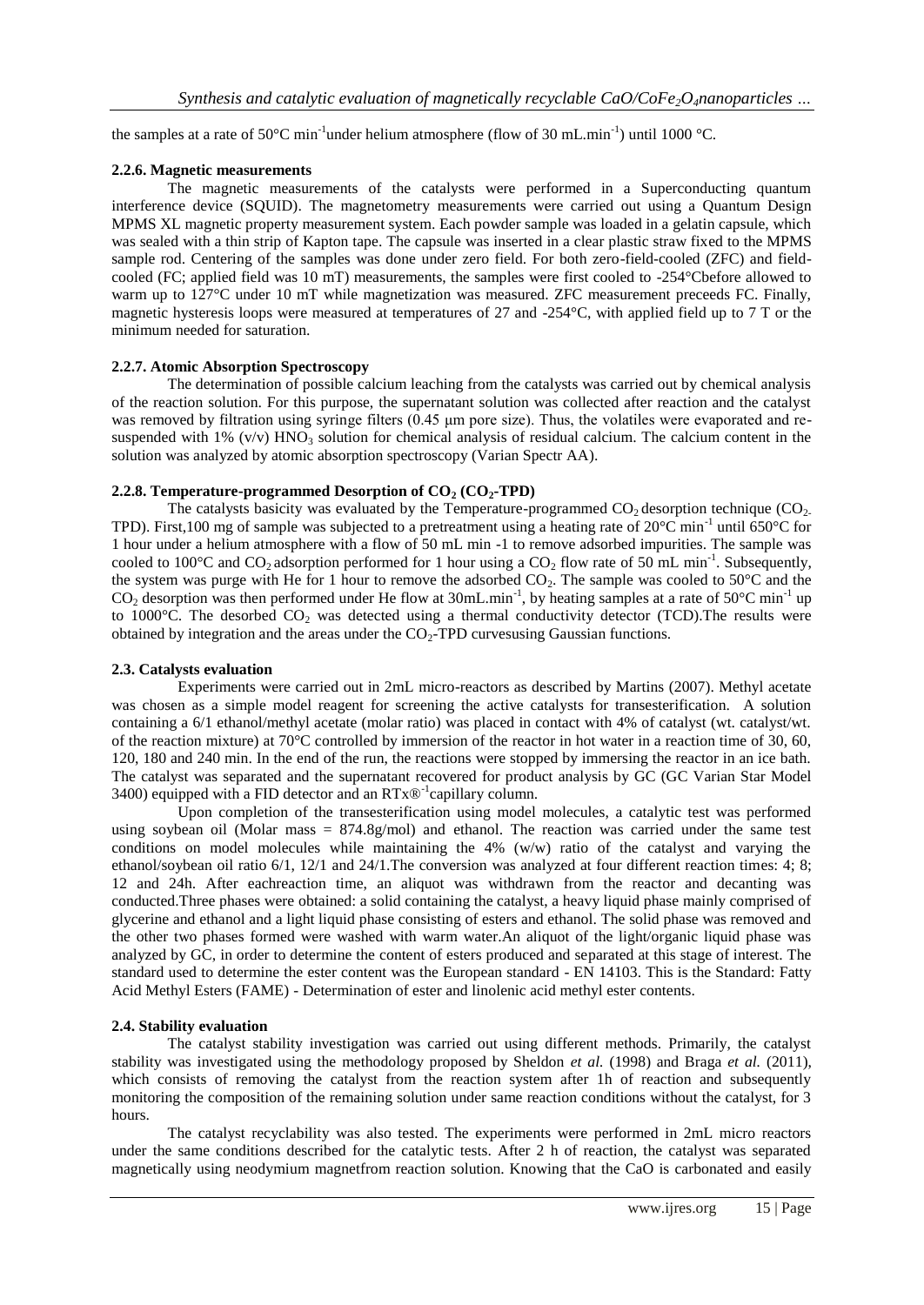hydrated in contact with atmospheric  $CO<sub>2</sub>$  and  $H<sub>2</sub>O$ , the recovered catalysts were not dried and kept in contact with a minimum quantity of reactants and products, before a new reaction mixture was added for carrying out an additional cycle.

## **3. RESULTS AND DISCUSSION**

#### **3.1. Support and catalysts characterization**

 $CoFe<sub>2</sub>O<sub>4</sub>$  and CaO/CoFe<sub>2</sub>O<sub>4</sub> nanoparticles were characterized by X-ray diffraction (XRD, Figure1-a). The diffraction peaks of the  $\text{CoFe}_2\text{O}_4$  (JCPDS 077-0426) with cubic structure were observed in all samples. CaO/CoFe<sub>2</sub>O<sub>4</sub> samples featured diffraction peaks characteristic of CaO, of raising intensity as the CaO/CoFe<sub>2</sub>O<sub>4</sub> ratio increased. The 10-CaO/CoFe<sub>2</sub>O<sub>4</sub> sample presented characteristic features ofCoFe<sub>2</sub>O<sub>4</sub>, with the CaO formed suggesting that this sample has a small crystallite size (Figure 1-a). In the 20-CaO/CoFe<sub>2</sub>O<sub>4</sub> sample, the intensity of the peaks related to CaO can be observed, consequently the peaks increase intensity are easily observed in the  $30\text{-}CaO/CoFe<sub>2</sub>O<sub>4</sub>$ ,  $40\text{-}CaO/CoFe<sub>2</sub>O<sub>4</sub>$  and  $50\text{-}CaO/CoFe<sub>2</sub>O<sub>4</sub>$  samples (Figure1-a).

Due to the fast CaO hydration and carbonation in atmospheric air, diffraction peaks characteristic ofCa(OH)<sub>2</sub> (JCPDS 72-0156) and CaCO<sub>3</sub> (JCPDS 85-1108) were detected. Similar patterns were seen in the diffractogram obtained from commercial CaO (Figure 1-b).



**Figure** 1. X-raydiffractogram for  $\text{CoFe}_2\text{O}_4$  and  $\text{X-CaO}/\text{CoFe}_2\text{O}_4$  (a) and commercial CaO (b).

The morphology of the nanocatalysts was studied by transmission electron microscopy (TEM).  $\text{CoFe}_2\text{O}_4$  nanoparticles appear as faceted nanoparticles of diameter ranging from 20 to 60 nm (Figure 2-a). Sample 10-CaO/CoFe<sub>2</sub>O<sub>4</sub> and 20-CaO/CoFe<sub>2</sub>O<sub>4</sub> (Figures 2-b) looked very similar to the sample without CaO, in terms of both side and morphology. Figures 2-d and 2-e show the micrographs of the catalysts, 30-CaO/CoFe2O<sup>4</sup> and  $50$ -CaO/CoFe<sub>2</sub>O<sub>4</sub>, respectively. With increased CaO content, the observed nanoparticles increased in size drastically, suggesting that CaO covered the surface of the ferrite nanoparticle and possibly merged several  $CoFe<sub>2</sub>O<sub>4</sub>$  nanoparticles together. The chemical analysis of the sample surfaces was made by EDX (Figure 2 f-j). Ca-characteristic peaks were seen for all CaO-impregnated samples. Their intensity increased as a function of CaO content.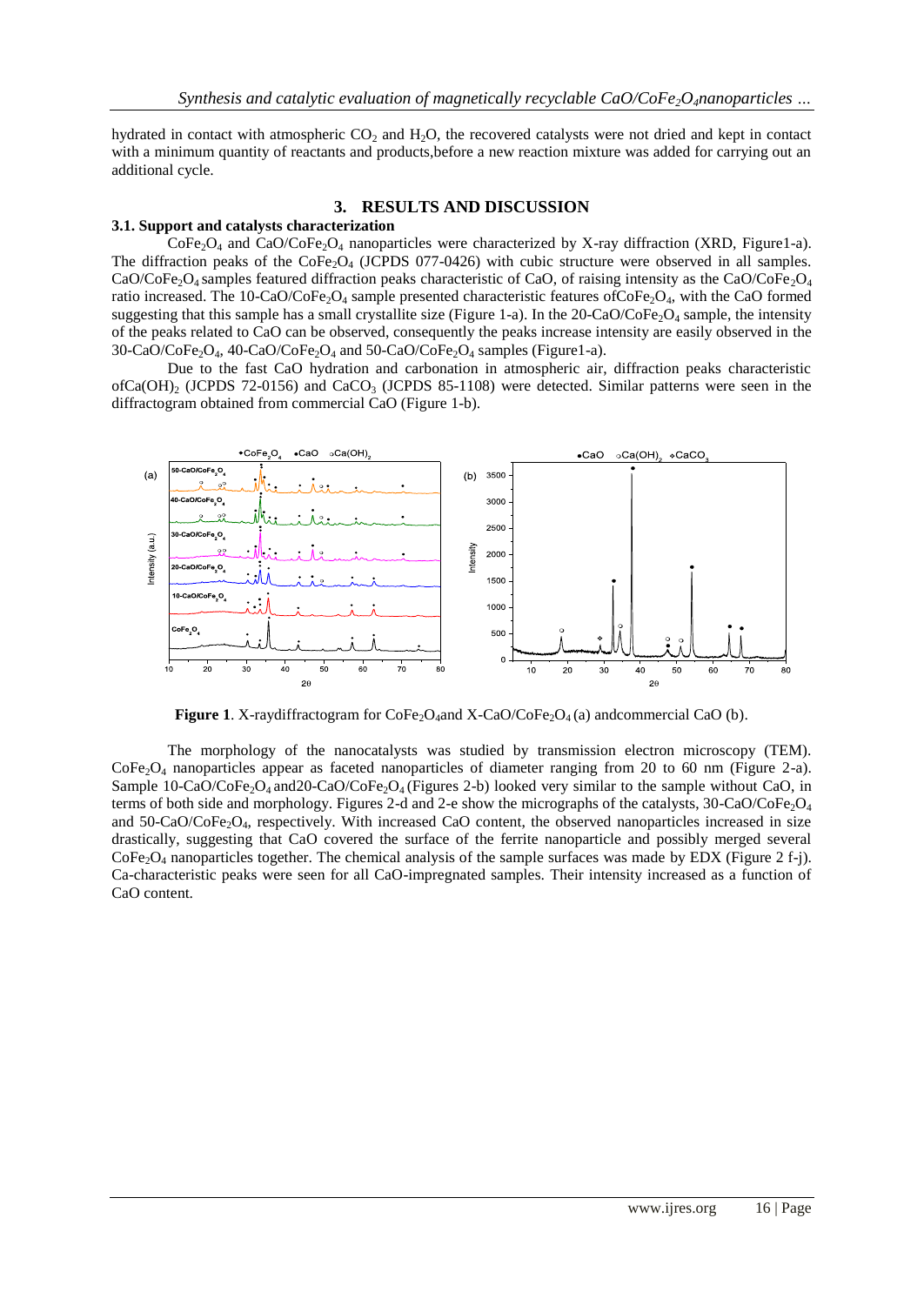

**Figure 2.** TEM of  $\text{CoFe}_2\text{O}_4(a)$ ; 10-CaO/  $\text{CoFe}_2\text{O}_4(b)$ , 20 CaO/  $\text{CoFe}_2\text{O}_4(c)$ , 30-CaO/  $\text{CoFe}_2\text{O}_4(d)$  and 50-CaO/  $CoFe<sub>2</sub>O<sub>4</sub>$  (e) Spectraandenergy dispersive X-ray (EDX) of the micrographs shown left (f-j).

Table 1 presents the specific area values of all synthesized catalysts, determined by BET method. CoFe<sub>2</sub>O<sub>4</sub> featured a specific surface area value of 34 m<sup>-2</sup>.g<sup>-1</sup>. This BET value is consistent with the specific surface of nanoparticles of the size range observed by TEM.  $10$ -CaO/CoFe<sub>2</sub>O<sub>4</sub> featured a very similar specific area, which is consistent with the deposition of small CaO nanoparticles. With increasing CaO content, a significant decrease in the area values occurred. It dropped by 3.6 times for  $20$ -CaO/CoFe<sub>2</sub>O<sub>4</sub> and then dropped below 1 m<sup>-2</sup>.g<sup>-1</sup> for samples X-CaO/CoFe<sub>2</sub>O<sub>4</sub> (X=30, 40 and 50).

| <b>Catalysts</b>                         | BET area $(m^2g^{-1})$ |
|------------------------------------------|------------------------|
| CoFe <sub>2</sub> O <sub>4</sub>         | 34                     |
| 10- CaO/CoFe <sub>2</sub> O <sub>4</sub> | 35                     |
| 20- CaO/CoFe <sub>2</sub> O <sub>4</sub> | 9.4                    |
| 30- CaO/CoFe <sub>2</sub> O <sub>4</sub> | $<$ 1                  |
| 40- CaO/CoFe <sub>2</sub> O <sub>4</sub> | $<$ 1                  |
| 50- CaO/CoFe <sub>2</sub> O <sub>4</sub> | $<$ 1                  |
| CaO                                      | 3                      |

**Table 1-**Specificarea for thecatalystsdeterminatedby BET.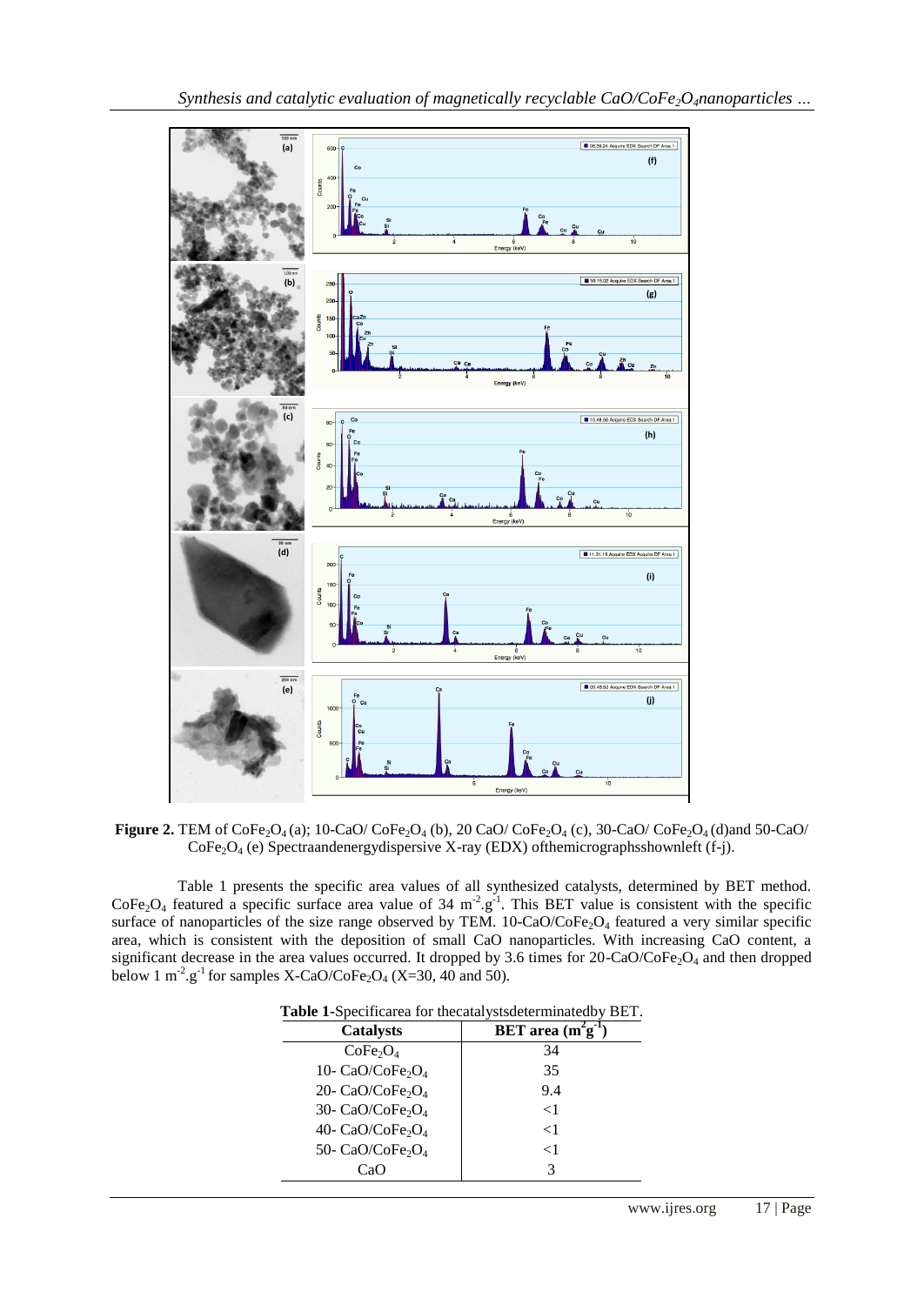Table 2 displays the chemical analysis determined by X-ray fluorescence (XRF) for CaO/CoFe<sub>2</sub>O<sub>4</sub>. These results showed that the levels determined experimentally were close to nominal levels. The differences observed are possibly due to the intrinsic error in hydrate content in starting materials and losses during the impregnation and subsequent drying stages.

| <b>Catalysts</b>                         | <b>Nominal content</b><br>$\frac{6}{6}$ wt/wt) | <b>Experimental content</b><br>(% wt/wt) |
|------------------------------------------|------------------------------------------------|------------------------------------------|
| 10- CaO/CoFe <sub>2</sub> O <sub>4</sub> | 10                                             | 11.5                                     |
| 20- CaO/CoFe <sub>2</sub> O <sub>4</sub> | 20                                             | 21.4                                     |
| 30- CaO/CoFe <sub>2</sub> O <sub>4</sub> | 30                                             | 33.8                                     |
| 40- CaO/CoFe <sub>2</sub> O <sub>4</sub> | 40                                             | 40.6                                     |
| 50- CaO/CoFe <sub>2</sub> O <sub>4</sub> | 50                                             | 45.0                                     |

**Table 2 -** Ca contentdeterminedby X-rayFluorescencecatalysts CaO / CoFe<sub>2</sub>O<sub>4.</sub>

Figure 3and Table 3 show the CO<sub>2</sub>. TPD patterns obtained from catalysts investigated in this paper. It can be observed that  $\text{CoFe}_2\text{O}_4$  and 10-CaO/CoFe<sub>2</sub>O<sub>4</sub> samples showed the same characteristic for both materials, which can be attributed to the interaction of  $CO<sub>2</sub>$  with medium-strength basic sites (Braga *et al.*, 2011).

| <b>Table 3-Density of basic sites for catalysts X-CaO/CoFe</b> <sub>2</sub> $O_4$ . |                                                   |           |                 |  |
|-------------------------------------------------------------------------------------|---------------------------------------------------|-----------|-----------------|--|
| <b>Catalysts</b>                                                                    | Density of basic sites- db $(\mu \text{mol/m}^2)$ |           |                 |  |
|                                                                                     | Weakdb                                            | Strong db | <b>Total db</b> |  |
| CoFe <sub>2</sub> O <sub>4</sub>                                                    | 1.9                                               |           | 1.9             |  |
| $10$ -CaO/CoFe <sub>2</sub> O <sub>4</sub>                                          | ۰                                                 |           | 0               |  |
| $20$ -CaO/CoFe <sub>2</sub> O <sub>4</sub>                                          | 0.6                                               |           | 0.6             |  |
| $30$ -CaO/CoFe <sub>2</sub> O <sub>4</sub>                                          | ۰                                                 | 2.3       | 2.3             |  |
| 50-CaO/CoFe <sub>2</sub> O <sub>4</sub>                                             | -                                                 | 9.5       | 9.5             |  |

Increasing of the calcium content on the samples leads to the disappearance of this band, suggesting that CaO particles are covering the  $\text{CoFe}_2\text{O}_4$  surface, as shown in Figure 2. The appearance of CO<sub>2</sub> desorption bands at higher temperatures indicates that increasing the calcium amount incorporated into the catalysts generated stronger basic sites. Taufiq-Yap *et al.* (2011) reported that the intense band between 400-650°C is related to  $Ca^{2+}O^{2}$  pairs that have high basic strength. The results show that the addition of calcium contributed to the development of strong basic sites which were quantified by density analysis of basic sites in proportion to the amount of  $CO<sub>2</sub>$  desorbed from the catalyst.



Figure 3.TDP-CO<sub>2</sub>patternsof CoFe<sub>2</sub>O<sub>4</sub>, 10-CaO/CoFe<sub>2</sub>O<sub>4</sub>, 20-CaO/CoFe<sub>2</sub>O<sub>4</sub>, 30-CaO/CoFe<sub>2</sub>O<sub>4</sub>and 50-CaO/CoFe<sub>2</sub>O<sub>4</sub>.

The magnetization curves, as shown in Figure 4, were obtained for samples  $\text{CoFe}_2\text{O}_4$  and 50-CaO/CoFe<sub>2</sub>O<sub>4</sub>. The measurements were performed at 27 and -254 $^{\circ}$ C. The magnetization curves at 27 $^{\circ}$ C, show that both samples present excellent magnetic properties, reaching saturation magnetization values of about 30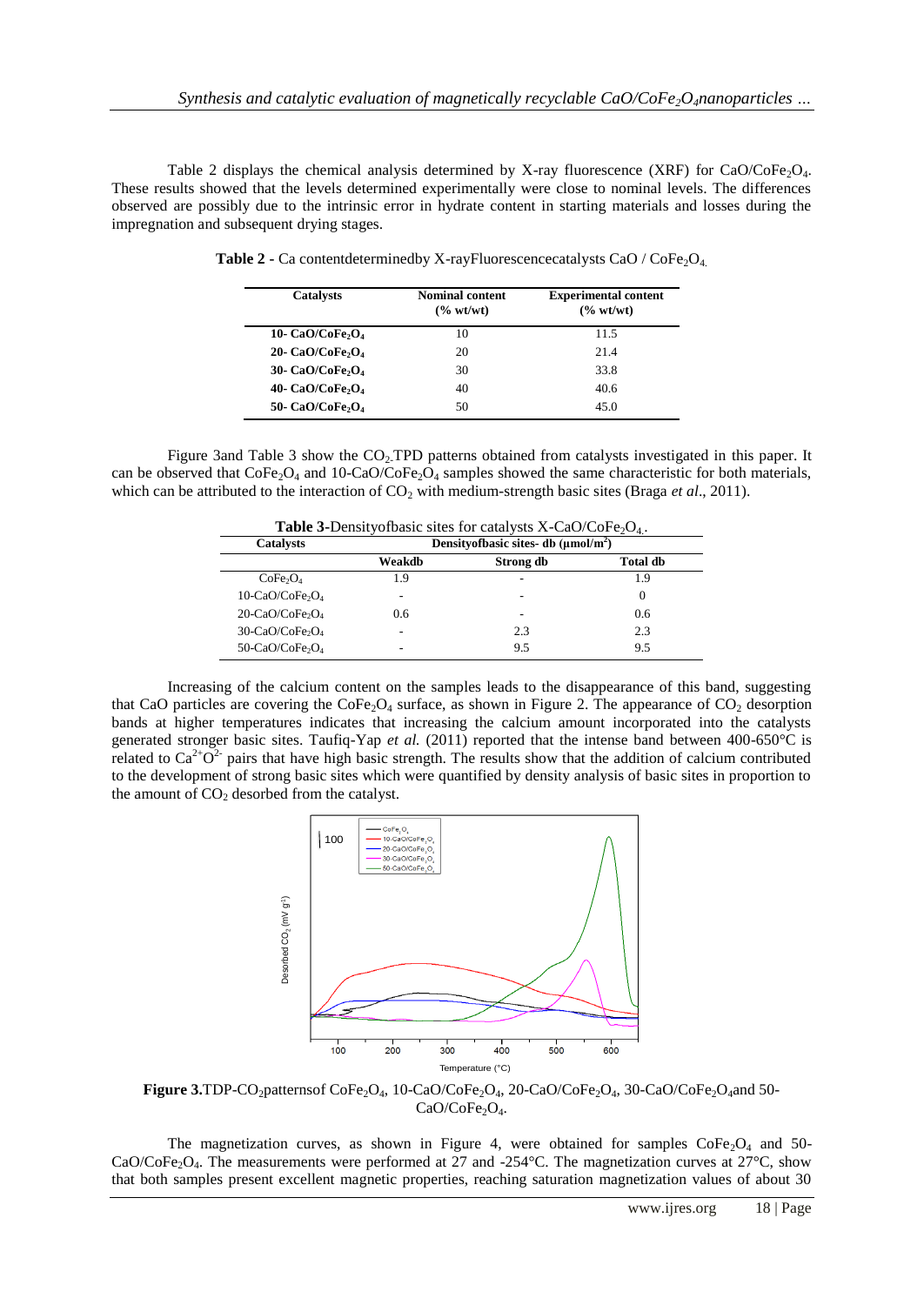emu/g and superparamagnetic material properties (remanent magnetization and coercivity are zero).



**Figure 4.**Magnetization curve for samples  $\text{CoFe}_2\text{O}_4$  (a) and 50-CaO /  $\text{CoFe}_2\text{O}_4$  (b).

As expected, hysteresis curves determined at -254°Care distinctly different from measurements performed at 27°C. At -254°C, both materials exhibit coercivities and remanent magnetization, being directly related to the magnetic anisotropy of the material. This is because at low temperatures the magnetic anisotropy increases. Therefore, the lower the temperature, the higher the magnetocrystalline anisotropy constant of the material (Grigorova, 1998).

Importantly, all the materials used in this paper presented superparamagnetic behavior, meaning they were strongly attracted to a magnetic field, but also no residual magnetization, meaning that their magnetization dropped to zero, as soon as field vanished. Both features are important for efficient magnetically recoverable catalysts (Chien, 1991).

## **3.2. Catalytic evaluation**

The catalytic activity of the designed materials was evaluated for the model transesterification reaction between methyl acetate and ethanol at 70°C with ethanol/ester molar ratio of 6/1 and 4 wt.% of catalyst with reaction times varying from 30 min to 4 hours (Figure 5).



**Figure 5.**Catalytictest for transesterification reactionbetweenmodelmolecules in the time betweenmethylacetateandethanol.

 $\text{CoFe}_2\text{O}_4$  nanoparticlesshowed marginalyield rates of 5% at 4 hours of reaction. This residual activity was possibly linked to the synthetic method, where alkaline solution (NaOH) were used during the precipitation step. 10-CaO/CoFe<sub>2</sub>O<sub>4</sub> and 20-CaO/CoFe<sub>2</sub>O<sub>4</sub> showed no conversion, even after 4 h of reaction. Significant activity boost was observed when CaO content was increased. For instance, 30-CaO/CoFe2O4afforded 49% conversion,  $40$ -CaO/CoFe<sub>2</sub>O<sub>4</sub> 61%, and  $50$ -CaO/CoFe<sub>2</sub>O<sub>4</sub> 68%, respectively, after 4 hours. Based on this, we can infer that the increased concentration of CaO supported on  $\text{CoFe}_2\text{O}_4$  is essential for the creation of active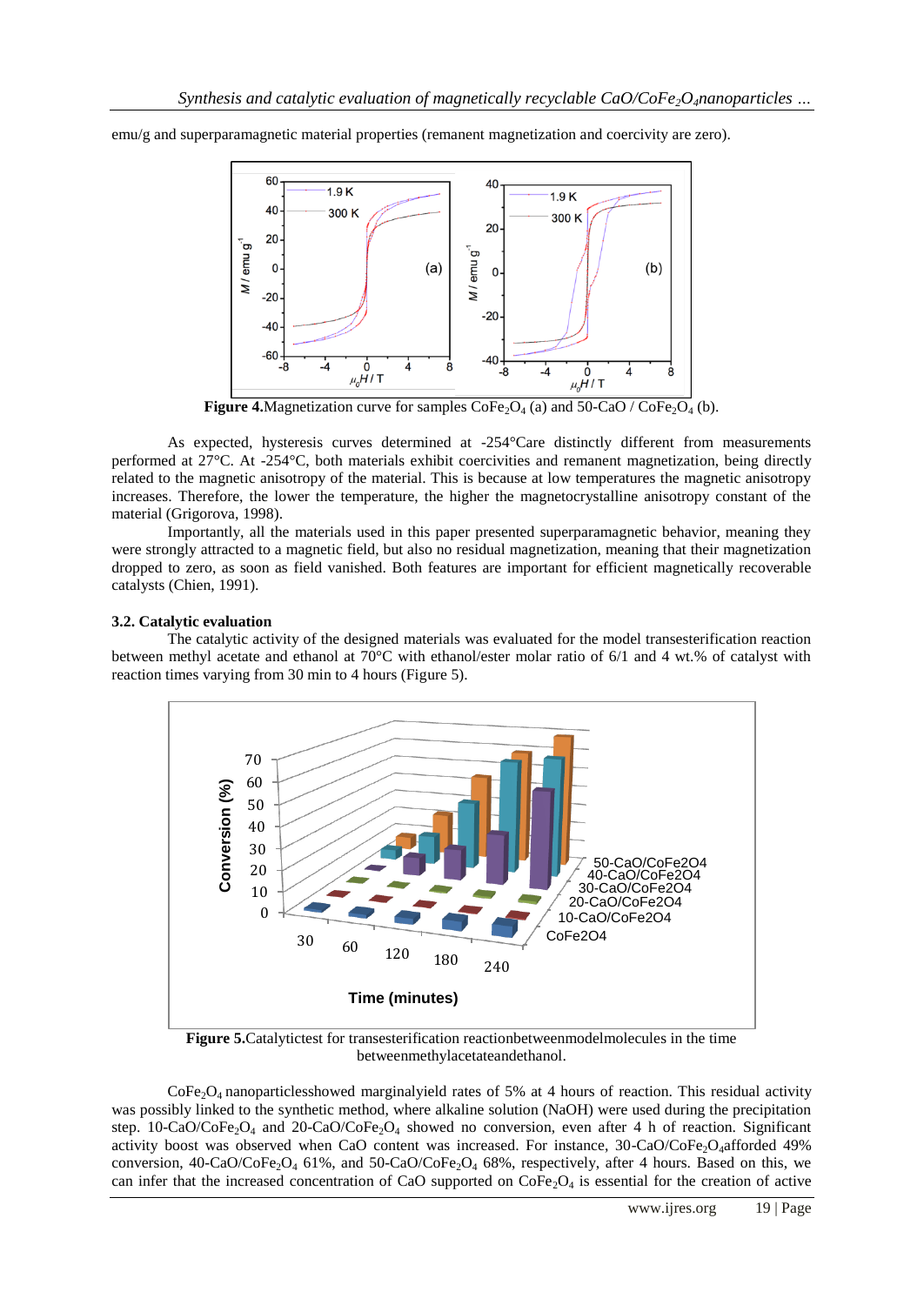sites for the reaction, and the ferrite plays an auxiliary role in the dispersion and stabilization of the active phase (CaO).

The catalysts performance may be explained by considering the textural properties of the catalysts as well as the basicity. The catalytic activity depends on the  $Ca^{2+}$  content, which affects the amount and strength of basic sites, plus the physical properties of the catalysts, mainly specific area and crystallite size of the active phase of CaO (Demirbas, 2008).

Because of its excellent catalytic performance, catalyst  $50$ -CaO/CoFe<sub>2</sub>O<sub>4</sub> was tested in the transesterification reaction of soybean oil with ethanol. Conversion to the corresponding methyl-ester is presented Figure 6, as a function of reaction time and soybean/ethanol oil ratio.The reaction progressed quasi linearly as a function of time reaching 13% after 24 hours with the ethanol/soybeanration of 6/1. Raising this ratio to 24/1, the conversion improved to 29% after 24 hours. Thistrend can be explained by the fact that the transesterification of vegetable oils is kinetically favored when an excess of alcohol is used relative to the triglyceride. We did not explore ethanol:soybean oil ratios above 24/1, as large excess of ethanolinterferes with glycerol separation due to the increase in itssolubility of glycerol in ethanol. Furthermore, the presence of glycerol in the reaction system favors the formation of triglycerides (Demirbas, 2008).



**Figure 6.**Catalyticevaluationof 50-CaO/ CoFe<sub>2</sub>O<sub>4</sub> catalyst for the transesterification betweensoybeanoilandethanol.

The obtained maximum conversion was 29%. It is relatively low when compared to the 68% conversion in the reaction performed using model molecules. This result may be attributed to the greater complexity of the triglycerides present in soybean oil when compared with methyl acetate used in the model reaction. This influences the complexity of molecule connections between the triglycerides and the active sites of the catalyst, resulting in a lower reaction rate, since less triglyceride molecules can bind to sites (Castro *et al.*, 2014).

#### **3.3. Catalyst stability**

Considering that the present study aims at the production of heterogeneous catalysts for use in liquidphase reactions, the stability study becomes necessary. The loss of the active phase for the reaction system by leaching is a major obstacle in the production of heterogeneous catalysts, since these leached species can be solubilized in the liquid system, homogeneously catalyzing the reaction and contaminating of the final product, while revealing a degradation of the catalysts.

The reuse of the 50-CaO/CoFe<sub>2</sub>O<sub>4</sub> catalyst was investigated in six consecutive runs at 70°C, ethanol/ester molar ratio=6/1 and 4 wt.% of catalyst for 2h (Figure 7). After the reaction, the catalyst was magnetically sequestered and the supernatant was removed. A new reaction mixture was placed in contact with the catalyst used. The yield is showing how relative conversion, being offered for thefirstcicle 100% yieldandlosing a yieldonreused.Over loss the 6 cycles, the relative conversion dropped 41%.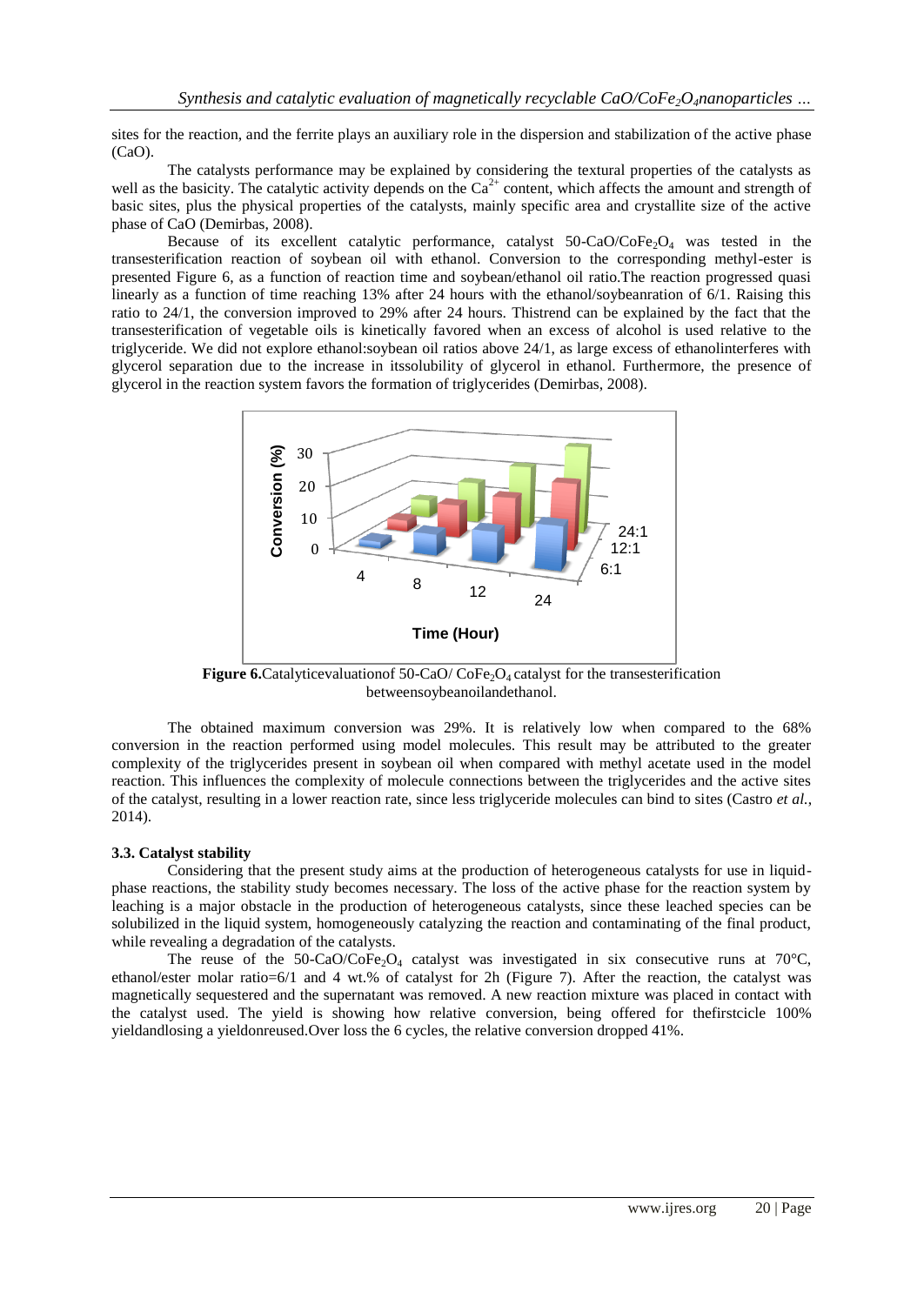

**Figure** 7. Reuse cycles for catalyst  $50$ -CaO/ CoFe<sub>2</sub>O<sub>4</sub>

Based on this activity loss, we evaluatedafter each use cycle soluble  $Ca^{2+}$  content into the reaction mixture, using Atomic Absorption Spectrometry to determine the (Table 4).

Table 4-Determinationof Ca<sup>2+</sup>leachedintothereaction médium byAtomicAbsorptionSpectrometry.

| <b>Reuse cycles</b> | $\overline{\text{Ca}^{2+}}$ concentration (mg mL <sup>-1</sup> ) |
|---------------------|------------------------------------------------------------------|
|                     | 0.10                                                             |
| 2                   | 0.08                                                             |
| 3                   | 0.09                                                             |
|                     | 0.09                                                             |
| 5                   | 0.11                                                             |
|                     | 0.10                                                             |

 $Ca<sup>2+</sup>$  concentrations ranging from 0.08 to 0.11 mg.mL<sup>-1</sup> were measured after each cycles. This value remains fairly stable over the different cycles, and this leaching did not impact catalytic activity. Since leached  $Ca^{2+}$  was detected in the reaction, it was important to investigate whether these cations in solution form active species capable of catalyzing the reaction in homogeneous phase. To test this hypothesis, was following a methodology proposed by Sheldon*et al.*(1998) was performed. After 1 hour of reaction, magnetic removal of CaO/CoFe<sub>2</sub>O<sub>4</sub> completely stopped activity, because the productions concentration remained constant, keeping the conversion unchanged. Thus confirming a purely heterogeneous mechanism (Figure 8).



**Figure 8**. Transesterification reaction in the presence of  $50$ -CaO/  $\text{CoFe}_2\text{O}_4$  as functionof the time andaftercatalystseparationfromthereaction system.

## **4. CONCLUSIONS**

It was shown that  $\text{CoFe}_2\text{O}_4$ nanoparticles used as support facilitates the separation and dispersion of CaO as the catalytically active phase in ester transesterification. Their excellent magnetic properties allowed its easy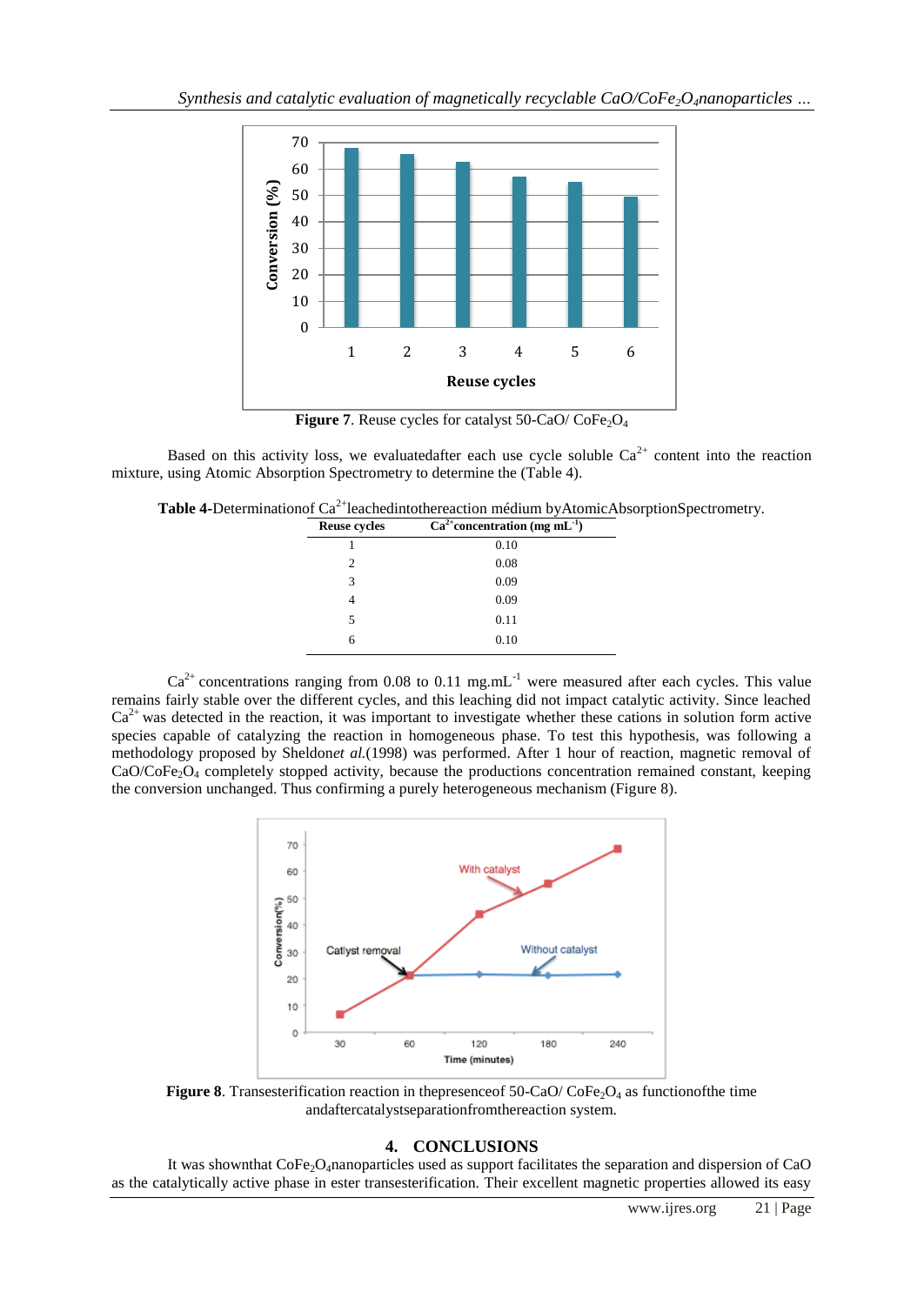separation from the reaction medium by the application of an external magnetic field. The content increase of CaO dispersed on the support was proved fundamental for catalytic activity. The more abundant the CaO, the higher the activity. The 50-CaO/CoFe<sub>2</sub>O<sub>4</sub> catalyst showed high conversion (68%) with model molecules and was subsequentlyapplied in the reaction between ethanol and soybean oil showing conversion was 29%. The CaO/CoFe<sub>2</sub>O<sub>4</sub> catalyst reuse tests showed that it is feasible to reuse up to 6 times. The CaO/CoFe<sub>2</sub>O<sub>4</sub> catalyst can be considered a promising heterogeneous catalyst that may replace homogeneous catalysts for biodiesel production via ethylic transesterification.

## **5. REFERENCES**

Arana, M.; Galván, V.; Jacobo, S. E.; Bercoff, P. G.Cation distribution and magnetic properties of LiMnZn ferrites. Journal of Alloys and Compounds, 568, 5–10 (2013).

Aransiola, E. F.; Ojumu,T. V.; Oyekola,O. O.; Madzimbamuto, T. F.; Ikhu-Omoregbe, D. I. O. A review of current technology for biodiesel production: State of the art. Biomass and Bioenergy, 61, 276-297 (2014).

Bet-Moushoul, E.; Farhadi, K.; Mansourpanah, Y.; Nikbakht, A M..;Molaei, R.; Forough, M. Applicationof CaO-based/Aunanoparticles as heterogeneousnanocatalysts in biodiesel production. Fuel, 164, 119-127, (2016).

Borges, D.G. Síntese e caracterização de catalisadores de óxido de cálcio suportado em ferritas magnéticas avaliados na reação de transesterificação etílica. Ph.D. Thesis, Federal Universityof São Carlos (2015).

Braga, T.P.; Sales,B. M. C.; Pinheiro, A. N.; Herrera, W.T.; Baggio-Saitovitch, E.; Valentini, A. Catalytic properties of cobalt and nickel ferrites dispersed in mesoporous silicon oxide for ethylbenzene dehydrogenation with  $CO<sub>2</sub>$ . Catalysis Science and Technology, 1, 1383–1392 (2011).

Castro, C. S.; Júnior, L. C. F. G.; Assaf, J. M. The enhanced activity of Ca/MgAl mixed oxide for transesterification. Fuel Processing Technology, 125, 73–78 (2014).

Chien, C. L. Science and Technology of Nanostructured Magnetic Materials.editedHadjipanayis, G. C.; Prinz, G. A. NATO Advanced Study Institute, Series B: Physics, 259, 477 (1991).

Cordeiro, C. S.; da Silva, F.R.; Wypych, F; Ramos, L.P. Catalisadores Heterogêneos Para A Produção De Monoésteres Graxos (Biodiesel). Química Nova, 34, 477-486 (2011).

Demirbas A. Comparison of transesterification methods for production of biodiesel from vegetable oils and fats. Energy Conversion and Management, 49, 125-130 (2008).

Go, A. W.; Sutanto, S. S.; Ong, L. K.; Tran-Nguyen, P.; Ismadji, S.; Ju, Y. Developments in *in-situ* (trans) esterification for biodiesel production: A critical review. Renewable and Sustainable Energy Reviews, 60, 284- 305 (2016).

Grigorova, M.; Blythe, H. J.; Blaskov, V.; Rusanov, V.; Petkov, V.; Masheva, V. Magnetic properties and Mössbauer spectra of nanosizedCoFe2O4 powders.Journal of Magnetism and Magnetic Materials, 183, 163– 172 (1998).

Gryglewcz, S.Rapeseed oil methyl esters preparation using heterogeneous catalysts.Bioresource Technology, 70, 249-253 (1999).

Hasan, M. M.; Rahman, M. M. Performance andemissioncharacteristicsof biodiesel–diesel blendandenvironmentalandeconomicimpactsof biodiesel production: A review. Renewable and Sustainable Energy Reviews,74, 938-948, (2017).

Huixia, F.; Baiyi, C.; Deyi, Z; Jianqiang, Z; Lin, T. Preparation and characterization of the cobalt ferrite nanoparticles by reverse coprecipitation. Journal of Magnetism and Magnetic Materials, 356, 68–72 (2014).

Hudson, R.; Feng, Y.; Varma, R. S.; Moores, A. Baremagneticnanoparticles: sustainablesynthesisandapplications in catalyticorganictransformations. Green Chemistry, 10, (2014).